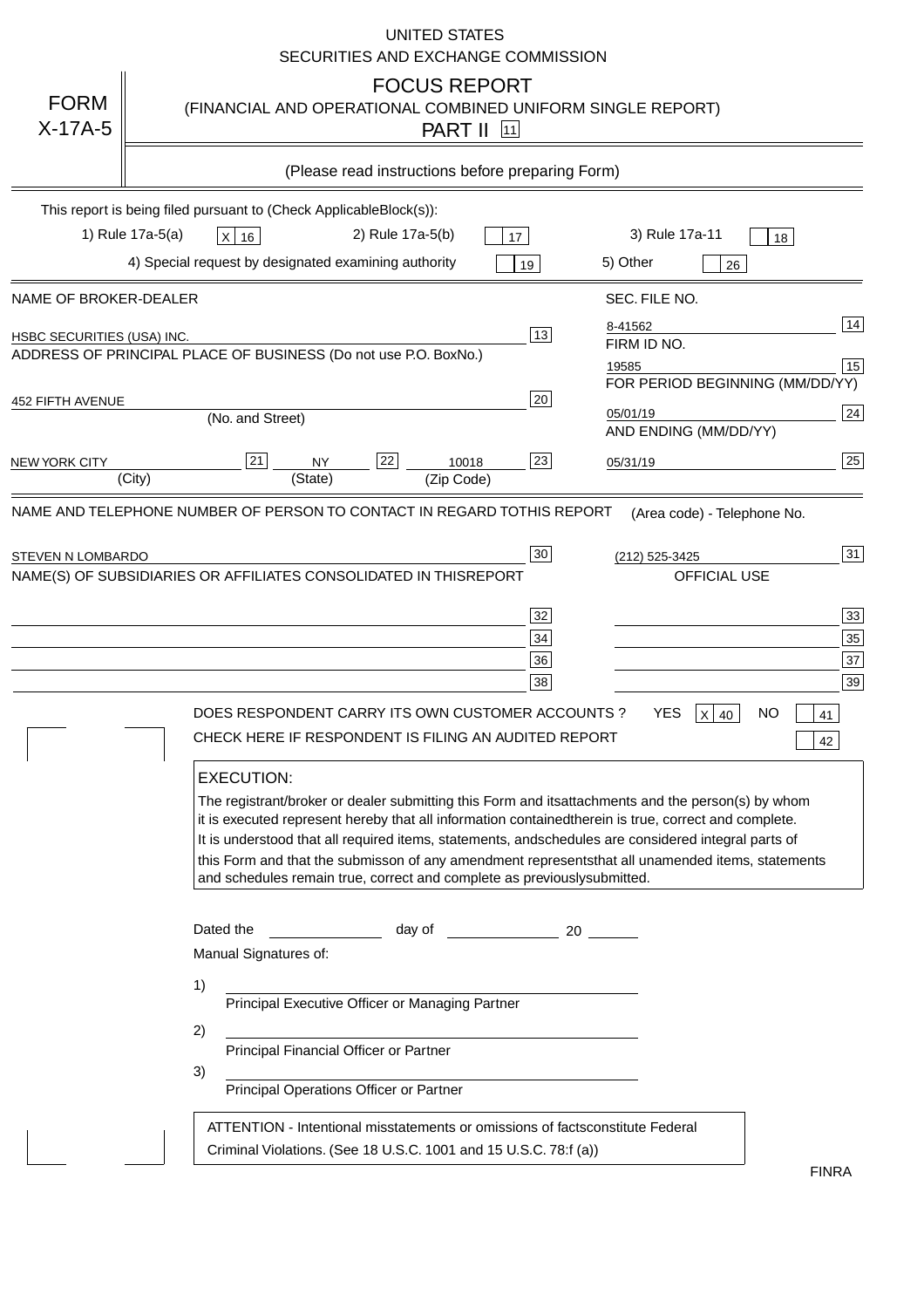BROKER OR DEALER

HSBC SECURITIES (USA) INC.

05/31/19

as of

## STATEMENT OF SEGREGATION REQUIREMENTS AND FUNDS IN SEGREGATION FOR CUSTOMERS TRADING ON U.S. COMMODITY EXCHANGES

| SEGREGATION REQUIREMENTS (Section 4d(2) of the CEAct)                                          |                 |                    |      |
|------------------------------------------------------------------------------------------------|-----------------|--------------------|------|
| 1. Net ledger balance                                                                          |                 |                    |      |
| A. Cash                                                                                        | \$              | 570,168,757 7010   |      |
| B. Securities (at market)                                                                      |                 | 1,250,526,562 7020 |      |
| 2. Net unrealized profit (loss) in open futures contracts traded on a contract market          |                 | (385,094,152)      | 7030 |
| 3. Exchange traded options                                                                     |                 |                    |      |
| A. Add market value of open option contracts purchased on a<br>contract market                 |                 | 930,031,030 7032   |      |
| B. Deduct market value of open option contracts granted (sold)<br>on a contract market         |                 | 582,623,263) 7033  |      |
| 4. Net equity (deficit) (add lines 1, 2, and 3)                                                |                 | 1,783,008,934 7040 |      |
| 5. Accounts liquidating to a deficit and accounts with debit<br>balances                       |                 |                    |      |
| - gross amount                                                                                 | 188,677<br>7045 |                    |      |
|                                                                                                |                 |                    |      |
| Less: amount offset by customer owned securities                                               | 188,677) 7047   |                    | 7050 |
| 6. Amount required to be segregated (add lines 4 and 5)                                        | \$              | 1,783,008,934      | 7060 |
|                                                                                                |                 |                    |      |
| FUNDS IN SEGREGATED ACCOUNTS                                                                   |                 |                    |      |
| 7. Deposited in segregated funds bank accounts                                                 |                 |                    |      |
| A. Cash                                                                                        |                 | 11,191,794         | 7070 |
| B. Securities representing investments of customers' funds<br>(at market)                      |                 | 129,040,130        | 7080 |
| C. Securities held for particular customers or option customers<br>in lieu of cash (at market) |                 | 123,496,291        | 7090 |
| 8. Margins on deposit with derivatives clearing organizations<br>of contract markets           |                 |                    |      |
| A. Cash                                                                                        | \$              | 23,963,211         | 7100 |
| B. Securities representing investments of customers' funds<br>(at market)                      |                 | 257,970,766 7110   |      |
| C. Securities held for particular customers or option customers<br>in lieu of cash (at market) |                 | 1,064,343,679 7120 |      |
| 9. Net settlement from (to) derivatives clearing organizations<br>of contract markets          |                 | (24,083,624)       | 7130 |
| 10. Exchange traded options                                                                    |                 |                    |      |
| A. Value of open long option contracts                                                         |                 | 930,031,030        | 7132 |
| B. Value of open short option contracts                                                        |                 | 582,623,263 7133   |      |
| 11. Net equities with other FCMs                                                               |                 |                    |      |
| A. Net liquidating equity                                                                      |                 | 1,907,561          | 7140 |
| B. Securities representing investments of customers' funds<br>(at market)                      |                 |                    | 7160 |
| C. Securities held for particular customers or option customers<br>in lieu of cash (at market) |                 | 22,247,500         | 7170 |
| 12. Segregated funds on hand (describe:                                                        |                 | 40,439,092 7150    |      |
| 13. Total amount in segregation (add lines 7 through 12)                                       |                 | 1,997,924,167 7180 |      |
| 14. Excess (deficiency) funds in segregation (subtract line 6<br>from line 13)                 |                 | 214,915,233 7190   |      |
| 15. Management Target Amount for Excess funds in segregation                                   | \$              | 100,000,000 7194   |      |
| 16. Excess (deficiency) funds in segregation over (under) Management Target Amount Excess      | \$              | 114,915,233 7198   |      |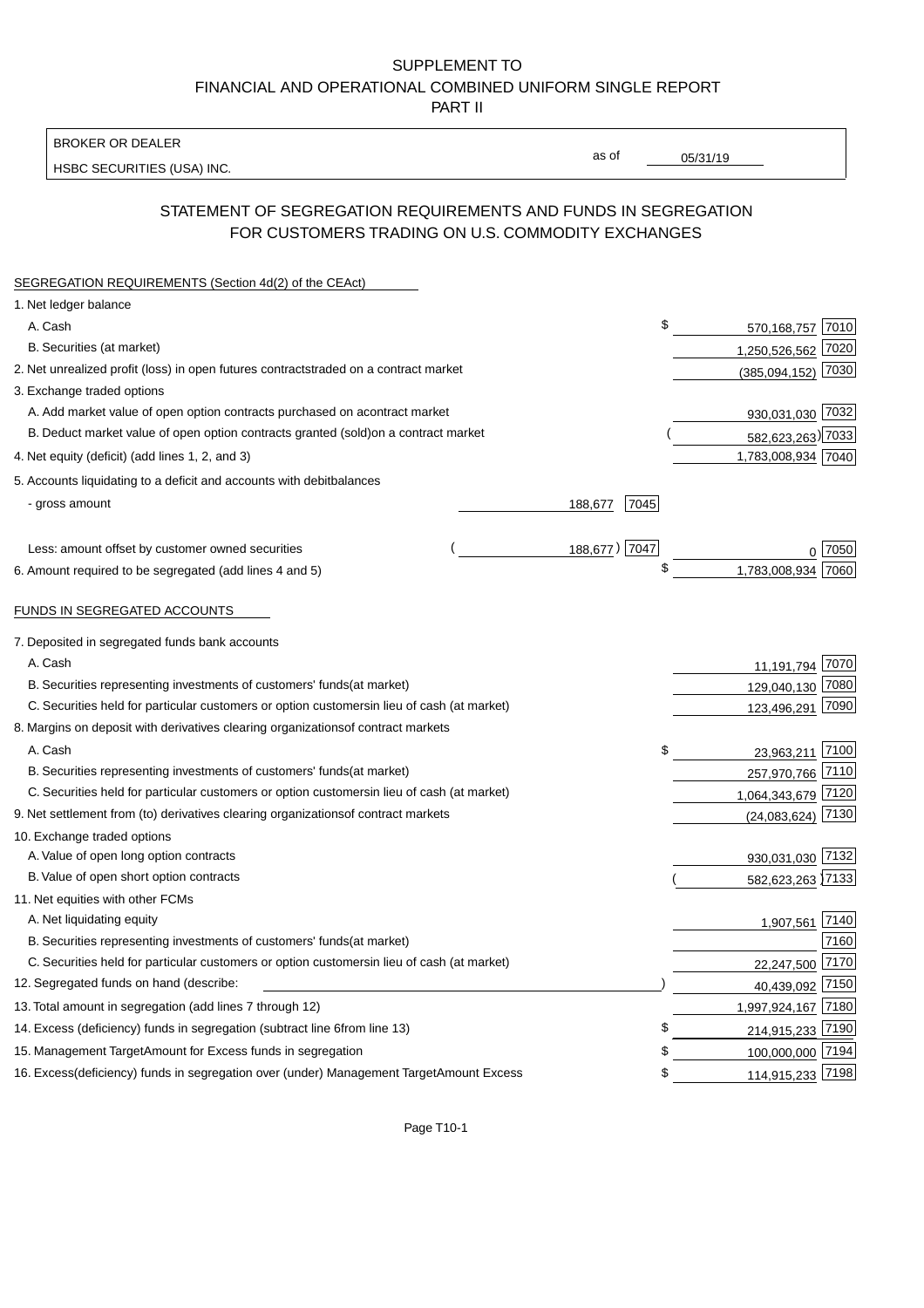PART II

 $\frac{1}{1}$ 

| <b>BROKER OR DEALER</b>                           |                                        | as of                                                          |      |
|---------------------------------------------------|----------------------------------------|----------------------------------------------------------------|------|
| HSBC SECURITIES (USA) INC.                        |                                        | 05/31/19                                                       |      |
|                                                   | FOR CUSTOMERS' DEALER OPTIONS ACCOUNTS | STATEMENT OF SEGREGATION REQUIREMENTS AND FUNDS IN SEGREGATION |      |
| 1. Amount required to be segregated in accordance |                                        |                                                                |      |
| with Commission regulation 32.6                   |                                        | \$.                                                            | 7200 |
| 2. Funds in segregated accounts                   |                                        |                                                                |      |
| A. Cash                                           | \$                                     | 7210                                                           |      |
| B. Securities (at market)<br>C. Total             |                                        | 7220                                                           | 7230 |
| 3. Excess (deficiency) funds in segregation       |                                        |                                                                |      |
| (subtract line 2.C from line 1)                   |                                        | \$                                                             | 7240 |

Page T10-2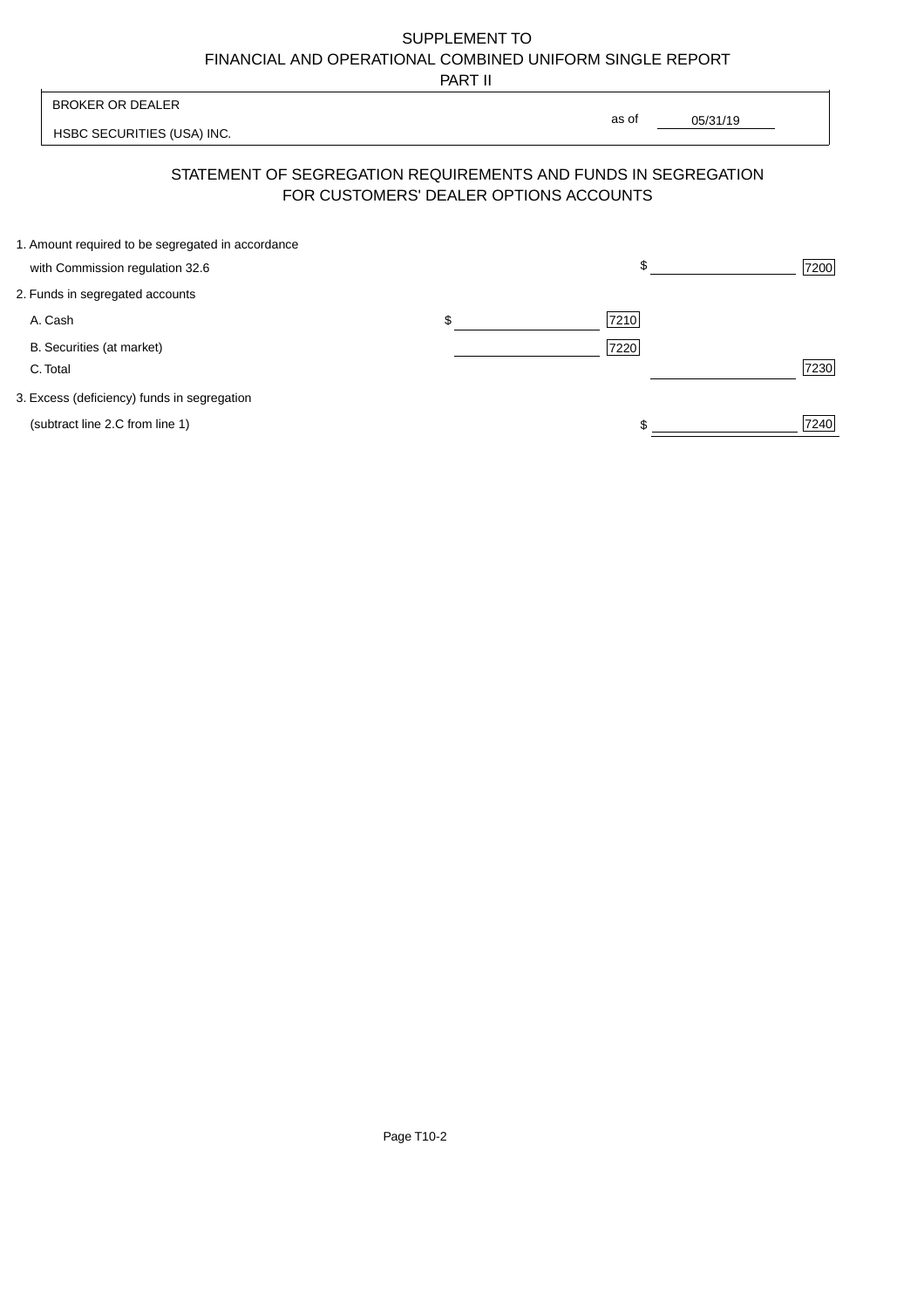PART II

as of

HSBC SECURITIES (USA) INC. The state of the second second in the second second second second second second second second second second second second second second second second second second second second second second sec

#### STATEMENT OF SECURED AMOUNTS AND FUNDS HELD IN SEPARATE ACCOUNTS PURSUANT TO COMMISSION REGULATION 30.7

#### FOREIGN FUTURES AND FOREIGN OPTIONS SECURED AMOUNTS

BROKER OR DEALER

| Amount required to be set aside pursuant to law, rule or<br>regulation of a foreign government<br>or a rule of a self-regulatory organization authorized<br>thereunder                       |                                   |                 | \$<br>O.                       | 7305          |
|----------------------------------------------------------------------------------------------------------------------------------------------------------------------------------------------|-----------------------------------|-----------------|--------------------------------|---------------|
| 1. Net ledger balance - Foreign Futures and Foreign Option Trading - All Customers<br>A. Cash<br><b>B.</b> Securities<br>(at market)                                                         |                                   |                 | \$<br>48,099,760<br>68,547,500 | 7315<br> 7317 |
| 2. Net unrealized profit (loss) in open futures contracts traded on a foreign                                                                                                                | board of trade                    |                 | 6,829,611                      | 7325          |
| 3. Exchange traded options<br>A. Market value of open option contracts purchased on a foreign board of trade<br>B. Market value of open contracts granted (sold) on a foreign board of trade |                                   |                 | 0<br><sup>0</sup>              | 7335<br>7337  |
| 4. Net equity (deficit) (add lines 1.2. and 3.)                                                                                                                                              |                                   |                 | \$<br>123,476,871              | 7345          |
| 5. Accounts liquidating to a deficit and accounts with<br>debit balances - gross<br>amount                                                                                                   |                                   | 7351<br>132,250 |                                |               |
| Less: amount offset by customer owned securities                                                                                                                                             |                                   | 132,250) 7352   |                                | 7354          |
| 6. Amount required to be set aside as the secured amount - Net Liquidating                                                                                                                   | Equity Method (add lines 4 and 5) |                 | \$<br>123,476,871              | 7355          |
| 7. Greater of amount required to be set aside pursuant to foreign jurisdiction (above) or                                                                                                    | line 6.                           |                 | \$<br>123,476,871              | 7360          |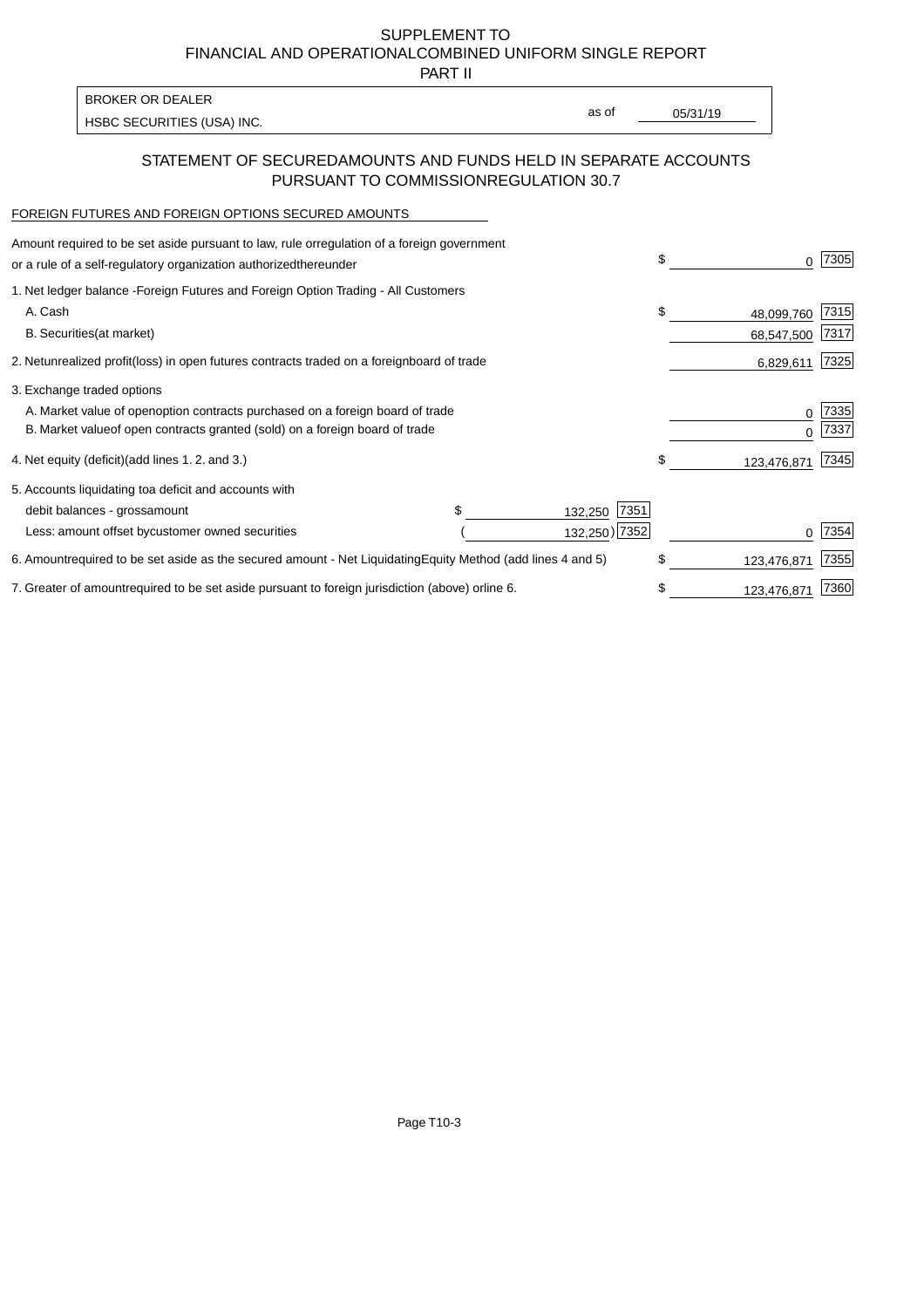PART II

| as of<br>05/31/19<br>HSBC SECURITIES (USA) INC.<br>STATEMENT OF SECURED AMOUNTS AND FUNDS HELD IN SEPARATE<br><b>ACCOUNTS</b><br>PURSUANT TO COMMISSION REGULATION 30.7<br>FUNDS DEPOSITED IN SEPARATE REGULATION 30.7 ACCOUNTS<br>1. Cash in banks<br>\$<br>A. Banks located in the United States<br>7,122,574 7500<br>B. Other banks qualified under Regulation 30.7<br>7510<br>$0$   7520   \$<br>7,122,574 7530<br>Name(s):<br><b>HARRIS TRUST</b><br>2. Securities<br>\$<br>A. In safekeeping with banks located in the United States<br>72,566,011   7540 <br>30.7<br>B. In safekeeping with other banks qualified under Regulation<br>7550<br>$0$  7560 <br>72,566,011 7570<br>Name(s):<br><b>HARRIS TRUST</b><br>3. Equities with registered futures commission merchants<br>A. Cash<br>\$<br>$0$ 7580<br><b>B.</b> Securities<br>$0$ 7590<br>$0$ 7600<br>C. Unrealized gain (loss) on open futures contracts<br>$0$ 7610<br>D. Value of long option contracts<br>$0$ ) 7615<br>0 7620<br>E. Value of short option contracts<br>4. Amounts held by clearing organizations of foreign boards of<br>trade<br>Name(s):<br>7630<br>\$<br>A. Cash<br>7640<br>7650<br><b>B.</b> Securities<br>7660<br>C. Amount due to (from) clearing organizations - daily<br>variation<br>D. Value of long option contracts<br>7670<br>17675<br>7680<br>E. Value of short option contracts<br>5. Amounts held by members of foreign boards of trade<br>Name(s):<br>7690<br>\$<br>A. Cash<br>27,001,007 7700<br><b>B.</b> Securities<br>46,594,771<br> 7710<br>C. Unrealized gain (loss) on open futures contracts<br>6,829,611 7720<br>D. Value of long option contracts<br>$0$ 7730<br>$_0$ ) 7735<br>80,425,389 7740<br>E. Value of short option contracts<br>6. Amounts with other depositories designated by a foreign<br>board of trade<br>7750<br>0 7760 <br>Name(s):<br>7. Segregated funds on hand (describe:<br>0 7765<br>\$<br>160,113,974 7770<br>8. Total funds in separate section 30.7 accounts<br>9. Excess (deficiency) set Aside Funds for Secured Amount (subtract Line 7 Secured<br>Statement page T10-3 from Line 8)<br>\$<br>36,637,103 7380<br>\$<br>10. Management Target Amount for Excess funds in separate section 30.7 accounts<br>25,000,000 7780<br>11,637,103 7785<br>11. Excess (deficiency) funds in separate 30.7 accounts over (under) Management Target<br>\$ | <b>BROKER OR DEALER</b> |  |  |  |
|---------------------------------------------------------------------------------------------------------------------------------------------------------------------------------------------------------------------------------------------------------------------------------------------------------------------------------------------------------------------------------------------------------------------------------------------------------------------------------------------------------------------------------------------------------------------------------------------------------------------------------------------------------------------------------------------------------------------------------------------------------------------------------------------------------------------------------------------------------------------------------------------------------------------------------------------------------------------------------------------------------------------------------------------------------------------------------------------------------------------------------------------------------------------------------------------------------------------------------------------------------------------------------------------------------------------------------------------------------------------------------------------------------------------------------------------------------------------------------------------------------------------------------------------------------------------------------------------------------------------------------------------------------------------------------------------------------------------------------------------------------------------------------------------------------------------------------------------------------------------------------------------------------------------------------------------------------------------------------------------------------------------------------------------------------------------------------------------------------------------------------------------------------------------------------------------------------------------------------------------------------------------------------------------------------------------------------------------------------------------------------------|-------------------------|--|--|--|
|                                                                                                                                                                                                                                                                                                                                                                                                                                                                                                                                                                                                                                                                                                                                                                                                                                                                                                                                                                                                                                                                                                                                                                                                                                                                                                                                                                                                                                                                                                                                                                                                                                                                                                                                                                                                                                                                                                                                                                                                                                                                                                                                                                                                                                                                                                                                                                                       |                         |  |  |  |
|                                                                                                                                                                                                                                                                                                                                                                                                                                                                                                                                                                                                                                                                                                                                                                                                                                                                                                                                                                                                                                                                                                                                                                                                                                                                                                                                                                                                                                                                                                                                                                                                                                                                                                                                                                                                                                                                                                                                                                                                                                                                                                                                                                                                                                                                                                                                                                                       |                         |  |  |  |
|                                                                                                                                                                                                                                                                                                                                                                                                                                                                                                                                                                                                                                                                                                                                                                                                                                                                                                                                                                                                                                                                                                                                                                                                                                                                                                                                                                                                                                                                                                                                                                                                                                                                                                                                                                                                                                                                                                                                                                                                                                                                                                                                                                                                                                                                                                                                                                                       |                         |  |  |  |
|                                                                                                                                                                                                                                                                                                                                                                                                                                                                                                                                                                                                                                                                                                                                                                                                                                                                                                                                                                                                                                                                                                                                                                                                                                                                                                                                                                                                                                                                                                                                                                                                                                                                                                                                                                                                                                                                                                                                                                                                                                                                                                                                                                                                                                                                                                                                                                                       |                         |  |  |  |
|                                                                                                                                                                                                                                                                                                                                                                                                                                                                                                                                                                                                                                                                                                                                                                                                                                                                                                                                                                                                                                                                                                                                                                                                                                                                                                                                                                                                                                                                                                                                                                                                                                                                                                                                                                                                                                                                                                                                                                                                                                                                                                                                                                                                                                                                                                                                                                                       |                         |  |  |  |
|                                                                                                                                                                                                                                                                                                                                                                                                                                                                                                                                                                                                                                                                                                                                                                                                                                                                                                                                                                                                                                                                                                                                                                                                                                                                                                                                                                                                                                                                                                                                                                                                                                                                                                                                                                                                                                                                                                                                                                                                                                                                                                                                                                                                                                                                                                                                                                                       |                         |  |  |  |
|                                                                                                                                                                                                                                                                                                                                                                                                                                                                                                                                                                                                                                                                                                                                                                                                                                                                                                                                                                                                                                                                                                                                                                                                                                                                                                                                                                                                                                                                                                                                                                                                                                                                                                                                                                                                                                                                                                                                                                                                                                                                                                                                                                                                                                                                                                                                                                                       |                         |  |  |  |
|                                                                                                                                                                                                                                                                                                                                                                                                                                                                                                                                                                                                                                                                                                                                                                                                                                                                                                                                                                                                                                                                                                                                                                                                                                                                                                                                                                                                                                                                                                                                                                                                                                                                                                                                                                                                                                                                                                                                                                                                                                                                                                                                                                                                                                                                                                                                                                                       |                         |  |  |  |
|                                                                                                                                                                                                                                                                                                                                                                                                                                                                                                                                                                                                                                                                                                                                                                                                                                                                                                                                                                                                                                                                                                                                                                                                                                                                                                                                                                                                                                                                                                                                                                                                                                                                                                                                                                                                                                                                                                                                                                                                                                                                                                                                                                                                                                                                                                                                                                                       |                         |  |  |  |
|                                                                                                                                                                                                                                                                                                                                                                                                                                                                                                                                                                                                                                                                                                                                                                                                                                                                                                                                                                                                                                                                                                                                                                                                                                                                                                                                                                                                                                                                                                                                                                                                                                                                                                                                                                                                                                                                                                                                                                                                                                                                                                                                                                                                                                                                                                                                                                                       |                         |  |  |  |
|                                                                                                                                                                                                                                                                                                                                                                                                                                                                                                                                                                                                                                                                                                                                                                                                                                                                                                                                                                                                                                                                                                                                                                                                                                                                                                                                                                                                                                                                                                                                                                                                                                                                                                                                                                                                                                                                                                                                                                                                                                                                                                                                                                                                                                                                                                                                                                                       |                         |  |  |  |
|                                                                                                                                                                                                                                                                                                                                                                                                                                                                                                                                                                                                                                                                                                                                                                                                                                                                                                                                                                                                                                                                                                                                                                                                                                                                                                                                                                                                                                                                                                                                                                                                                                                                                                                                                                                                                                                                                                                                                                                                                                                                                                                                                                                                                                                                                                                                                                                       |                         |  |  |  |
|                                                                                                                                                                                                                                                                                                                                                                                                                                                                                                                                                                                                                                                                                                                                                                                                                                                                                                                                                                                                                                                                                                                                                                                                                                                                                                                                                                                                                                                                                                                                                                                                                                                                                                                                                                                                                                                                                                                                                                                                                                                                                                                                                                                                                                                                                                                                                                                       |                         |  |  |  |
|                                                                                                                                                                                                                                                                                                                                                                                                                                                                                                                                                                                                                                                                                                                                                                                                                                                                                                                                                                                                                                                                                                                                                                                                                                                                                                                                                                                                                                                                                                                                                                                                                                                                                                                                                                                                                                                                                                                                                                                                                                                                                                                                                                                                                                                                                                                                                                                       |                         |  |  |  |
|                                                                                                                                                                                                                                                                                                                                                                                                                                                                                                                                                                                                                                                                                                                                                                                                                                                                                                                                                                                                                                                                                                                                                                                                                                                                                                                                                                                                                                                                                                                                                                                                                                                                                                                                                                                                                                                                                                                                                                                                                                                                                                                                                                                                                                                                                                                                                                                       |                         |  |  |  |
|                                                                                                                                                                                                                                                                                                                                                                                                                                                                                                                                                                                                                                                                                                                                                                                                                                                                                                                                                                                                                                                                                                                                                                                                                                                                                                                                                                                                                                                                                                                                                                                                                                                                                                                                                                                                                                                                                                                                                                                                                                                                                                                                                                                                                                                                                                                                                                                       |                         |  |  |  |
|                                                                                                                                                                                                                                                                                                                                                                                                                                                                                                                                                                                                                                                                                                                                                                                                                                                                                                                                                                                                                                                                                                                                                                                                                                                                                                                                                                                                                                                                                                                                                                                                                                                                                                                                                                                                                                                                                                                                                                                                                                                                                                                                                                                                                                                                                                                                                                                       |                         |  |  |  |
|                                                                                                                                                                                                                                                                                                                                                                                                                                                                                                                                                                                                                                                                                                                                                                                                                                                                                                                                                                                                                                                                                                                                                                                                                                                                                                                                                                                                                                                                                                                                                                                                                                                                                                                                                                                                                                                                                                                                                                                                                                                                                                                                                                                                                                                                                                                                                                                       |                         |  |  |  |
|                                                                                                                                                                                                                                                                                                                                                                                                                                                                                                                                                                                                                                                                                                                                                                                                                                                                                                                                                                                                                                                                                                                                                                                                                                                                                                                                                                                                                                                                                                                                                                                                                                                                                                                                                                                                                                                                                                                                                                                                                                                                                                                                                                                                                                                                                                                                                                                       |                         |  |  |  |
|                                                                                                                                                                                                                                                                                                                                                                                                                                                                                                                                                                                                                                                                                                                                                                                                                                                                                                                                                                                                                                                                                                                                                                                                                                                                                                                                                                                                                                                                                                                                                                                                                                                                                                                                                                                                                                                                                                                                                                                                                                                                                                                                                                                                                                                                                                                                                                                       |                         |  |  |  |
|                                                                                                                                                                                                                                                                                                                                                                                                                                                                                                                                                                                                                                                                                                                                                                                                                                                                                                                                                                                                                                                                                                                                                                                                                                                                                                                                                                                                                                                                                                                                                                                                                                                                                                                                                                                                                                                                                                                                                                                                                                                                                                                                                                                                                                                                                                                                                                                       |                         |  |  |  |
|                                                                                                                                                                                                                                                                                                                                                                                                                                                                                                                                                                                                                                                                                                                                                                                                                                                                                                                                                                                                                                                                                                                                                                                                                                                                                                                                                                                                                                                                                                                                                                                                                                                                                                                                                                                                                                                                                                                                                                                                                                                                                                                                                                                                                                                                                                                                                                                       |                         |  |  |  |
|                                                                                                                                                                                                                                                                                                                                                                                                                                                                                                                                                                                                                                                                                                                                                                                                                                                                                                                                                                                                                                                                                                                                                                                                                                                                                                                                                                                                                                                                                                                                                                                                                                                                                                                                                                                                                                                                                                                                                                                                                                                                                                                                                                                                                                                                                                                                                                                       |                         |  |  |  |
|                                                                                                                                                                                                                                                                                                                                                                                                                                                                                                                                                                                                                                                                                                                                                                                                                                                                                                                                                                                                                                                                                                                                                                                                                                                                                                                                                                                                                                                                                                                                                                                                                                                                                                                                                                                                                                                                                                                                                                                                                                                                                                                                                                                                                                                                                                                                                                                       |                         |  |  |  |
|                                                                                                                                                                                                                                                                                                                                                                                                                                                                                                                                                                                                                                                                                                                                                                                                                                                                                                                                                                                                                                                                                                                                                                                                                                                                                                                                                                                                                                                                                                                                                                                                                                                                                                                                                                                                                                                                                                                                                                                                                                                                                                                                                                                                                                                                                                                                                                                       |                         |  |  |  |
|                                                                                                                                                                                                                                                                                                                                                                                                                                                                                                                                                                                                                                                                                                                                                                                                                                                                                                                                                                                                                                                                                                                                                                                                                                                                                                                                                                                                                                                                                                                                                                                                                                                                                                                                                                                                                                                                                                                                                                                                                                                                                                                                                                                                                                                                                                                                                                                       |                         |  |  |  |
|                                                                                                                                                                                                                                                                                                                                                                                                                                                                                                                                                                                                                                                                                                                                                                                                                                                                                                                                                                                                                                                                                                                                                                                                                                                                                                                                                                                                                                                                                                                                                                                                                                                                                                                                                                                                                                                                                                                                                                                                                                                                                                                                                                                                                                                                                                                                                                                       |                         |  |  |  |
|                                                                                                                                                                                                                                                                                                                                                                                                                                                                                                                                                                                                                                                                                                                                                                                                                                                                                                                                                                                                                                                                                                                                                                                                                                                                                                                                                                                                                                                                                                                                                                                                                                                                                                                                                                                                                                                                                                                                                                                                                                                                                                                                                                                                                                                                                                                                                                                       |                         |  |  |  |
|                                                                                                                                                                                                                                                                                                                                                                                                                                                                                                                                                                                                                                                                                                                                                                                                                                                                                                                                                                                                                                                                                                                                                                                                                                                                                                                                                                                                                                                                                                                                                                                                                                                                                                                                                                                                                                                                                                                                                                                                                                                                                                                                                                                                                                                                                                                                                                                       |                         |  |  |  |
|                                                                                                                                                                                                                                                                                                                                                                                                                                                                                                                                                                                                                                                                                                                                                                                                                                                                                                                                                                                                                                                                                                                                                                                                                                                                                                                                                                                                                                                                                                                                                                                                                                                                                                                                                                                                                                                                                                                                                                                                                                                                                                                                                                                                                                                                                                                                                                                       |                         |  |  |  |
|                                                                                                                                                                                                                                                                                                                                                                                                                                                                                                                                                                                                                                                                                                                                                                                                                                                                                                                                                                                                                                                                                                                                                                                                                                                                                                                                                                                                                                                                                                                                                                                                                                                                                                                                                                                                                                                                                                                                                                                                                                                                                                                                                                                                                                                                                                                                                                                       |                         |  |  |  |
|                                                                                                                                                                                                                                                                                                                                                                                                                                                                                                                                                                                                                                                                                                                                                                                                                                                                                                                                                                                                                                                                                                                                                                                                                                                                                                                                                                                                                                                                                                                                                                                                                                                                                                                                                                                                                                                                                                                                                                                                                                                                                                                                                                                                                                                                                                                                                                                       |                         |  |  |  |
|                                                                                                                                                                                                                                                                                                                                                                                                                                                                                                                                                                                                                                                                                                                                                                                                                                                                                                                                                                                                                                                                                                                                                                                                                                                                                                                                                                                                                                                                                                                                                                                                                                                                                                                                                                                                                                                                                                                                                                                                                                                                                                                                                                                                                                                                                                                                                                                       |                         |  |  |  |
|                                                                                                                                                                                                                                                                                                                                                                                                                                                                                                                                                                                                                                                                                                                                                                                                                                                                                                                                                                                                                                                                                                                                                                                                                                                                                                                                                                                                                                                                                                                                                                                                                                                                                                                                                                                                                                                                                                                                                                                                                                                                                                                                                                                                                                                                                                                                                                                       |                         |  |  |  |
|                                                                                                                                                                                                                                                                                                                                                                                                                                                                                                                                                                                                                                                                                                                                                                                                                                                                                                                                                                                                                                                                                                                                                                                                                                                                                                                                                                                                                                                                                                                                                                                                                                                                                                                                                                                                                                                                                                                                                                                                                                                                                                                                                                                                                                                                                                                                                                                       |                         |  |  |  |
|                                                                                                                                                                                                                                                                                                                                                                                                                                                                                                                                                                                                                                                                                                                                                                                                                                                                                                                                                                                                                                                                                                                                                                                                                                                                                                                                                                                                                                                                                                                                                                                                                                                                                                                                                                                                                                                                                                                                                                                                                                                                                                                                                                                                                                                                                                                                                                                       |                         |  |  |  |
|                                                                                                                                                                                                                                                                                                                                                                                                                                                                                                                                                                                                                                                                                                                                                                                                                                                                                                                                                                                                                                                                                                                                                                                                                                                                                                                                                                                                                                                                                                                                                                                                                                                                                                                                                                                                                                                                                                                                                                                                                                                                                                                                                                                                                                                                                                                                                                                       |                         |  |  |  |
|                                                                                                                                                                                                                                                                                                                                                                                                                                                                                                                                                                                                                                                                                                                                                                                                                                                                                                                                                                                                                                                                                                                                                                                                                                                                                                                                                                                                                                                                                                                                                                                                                                                                                                                                                                                                                                                                                                                                                                                                                                                                                                                                                                                                                                                                                                                                                                                       |                         |  |  |  |

Page T10-4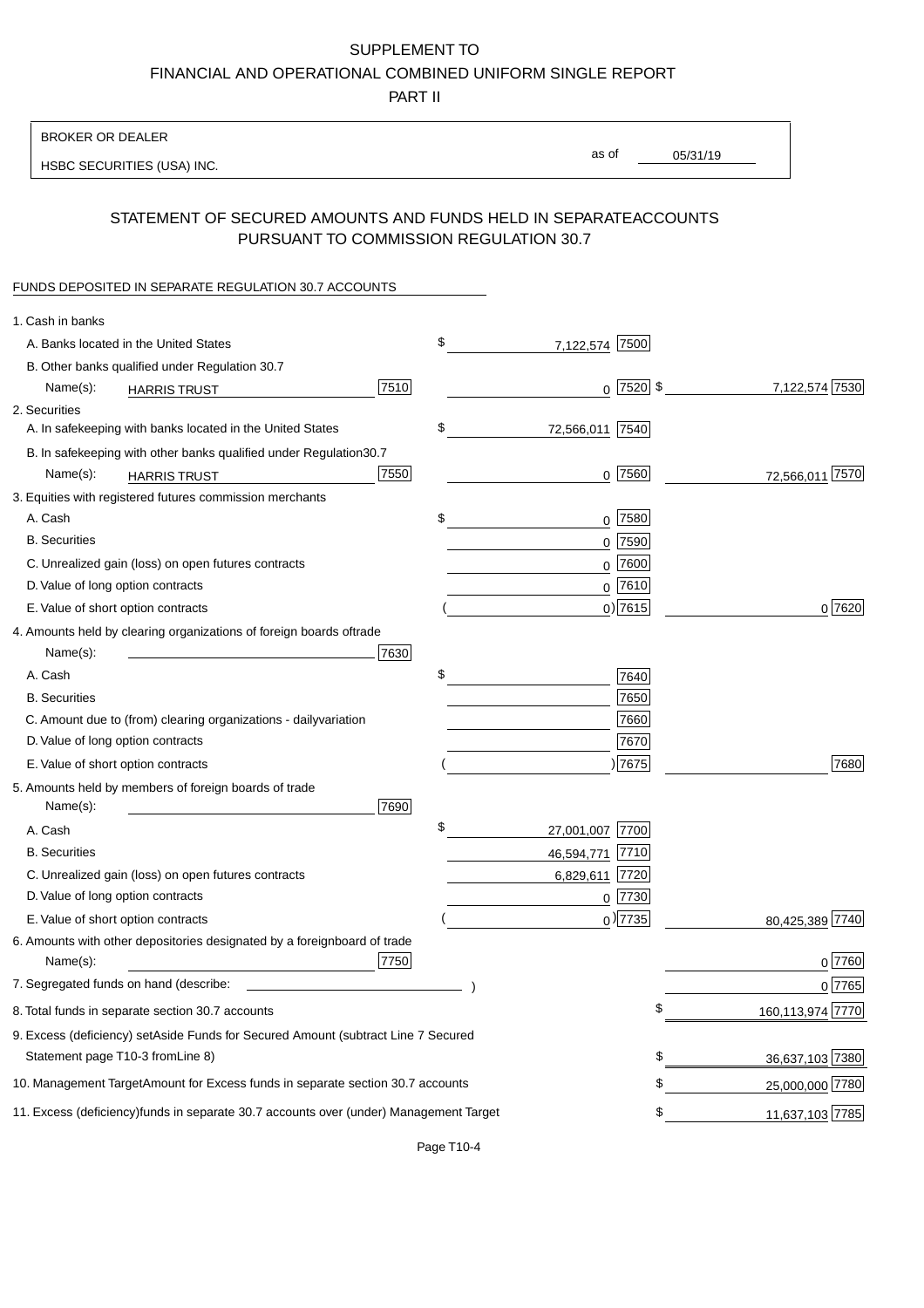PART II

HSBC SECURITIES (USA) INC. The contract of the contract of the contract of the contract of the contract of the contract of the contract of the contract of the contract of the contract of the contract of the contract of the BROKER OR DEALER

as of

#### STATEMENT OF CLEARED SWAPS CUSTOMER SEGREGATION REQUIREMENTS AND FUNDS IN CLEARED SWAPS CUSTOMER ACCOUNTS UNDER 4D(F) OF THE CEA

| <b>Cleared Swaps Customer Requirements</b>                                                                  |                           |
|-------------------------------------------------------------------------------------------------------------|---------------------------|
| 1. Net ledger balance                                                                                       |                           |
| A. Cash                                                                                                     | \$<br>8500<br>346,767,137 |
| B. Securities (at market)                                                                                   | 425,205,837 8510          |
| 2. Net unrealized profit (loss) in open cleared swaps                                                       | 77,743,312 8520           |
| 3. Cleared swaps options                                                                                    |                           |
| A. Market value of open cleared swaps option contracts purchased                                            | $0^{8530}$                |
| B. Market value of open cleared swaps option contracts granted (sold)                                       | $0)$ 8540                 |
| 4. Net equity (deficit) (add lines 1, 2, and 3)                                                             | \$<br>849,716,286 8550    |
| 5. Accounts liquidating to a deficit and accounts with                                                      |                           |
| 49,799,188 8560<br>debit balances - gross<br>\$<br>amount                                                   |                           |
| 49,799,188) 8570<br>Less: amount offset by customer owned securities                                        | $0^{8580}$                |
| 6. Amount required to be segregated for cleared swaps customers (add lines 4 and 5)                         | \$<br>849,716,286 8590    |
| <b>Funds in Cleared Swaps Customer Segregated Accounts</b>                                                  |                           |
| 7. Deposited in cleared swaps customer segregated accounts at banks                                         |                           |
| A. Cash                                                                                                     | \$<br>8600<br>4,211,553   |
| B. Securities representing investments of cleared swaps customers' funds (at market)                        | 8610<br>$\Omega$          |
| C. Securities held for particular cleared swaps customers in lieu of cash (at market)                       | 8620<br>5,607,367         |
| 8. Margins on deposit with derivatives clearing organizations in cleared swaps customer segregated accounts |                           |
| A. Cash                                                                                                     | 70,874,818 8630           |
| representing investments of cleared swaps customers' funds (at market)<br><b>B.</b> Securities              | 8640<br>638,198,326       |
| held for particular cleared swaps customers in lieu of cash (at market)<br>C. Securities                    | 8650<br>419,598,471       |
| 9. Net settlement from (to) derivatives clearing organizations                                              | 8660<br>(107, 669, 627)   |
| 10. Cleared swaps options                                                                                   |                           |
| A. Value of open cleared swaps long option contracts                                                        | $0^{8670}$                |
| B. Value of open cleared swaps short option contracts                                                       | $0)$ 8680                 |
| 11. Net equities with other FCMs                                                                            |                           |
| A. Net liquidating equity                                                                                   | $0^{8690}$                |
| B. Securities representing investments of cleared swaps customers' funds (at market)                        | $0^{8700}$                |
| C. Securities held for particular cleared swaps customers in lieu of cash (at market)                       | 0 8710                    |
| 12. Cleared swaps customer funds on hand (describe:                                                         | $0 \;  8715 $             |
| 13. Total amount in cleared swaps customer segregation (add lines 7 through 12)                             | \$<br>1,030,820,908 8720  |
| 14. Excess (deficiency) funds in cleared swaps customer segregation (subtract line 6 from line 13)          | 181,104,622 8730          |
| 15. Management Target Amount for Excess funds in cleared swaps segregated accounts                          | \$<br>113,000,000 8760    |
| 16. Excess<br>(deficiency) funds in cleared swaps customer segregated accounts over                         |                           |
| <b>Management Target Excess</b><br>(under)                                                                  | \$<br>68,104,622 8770     |